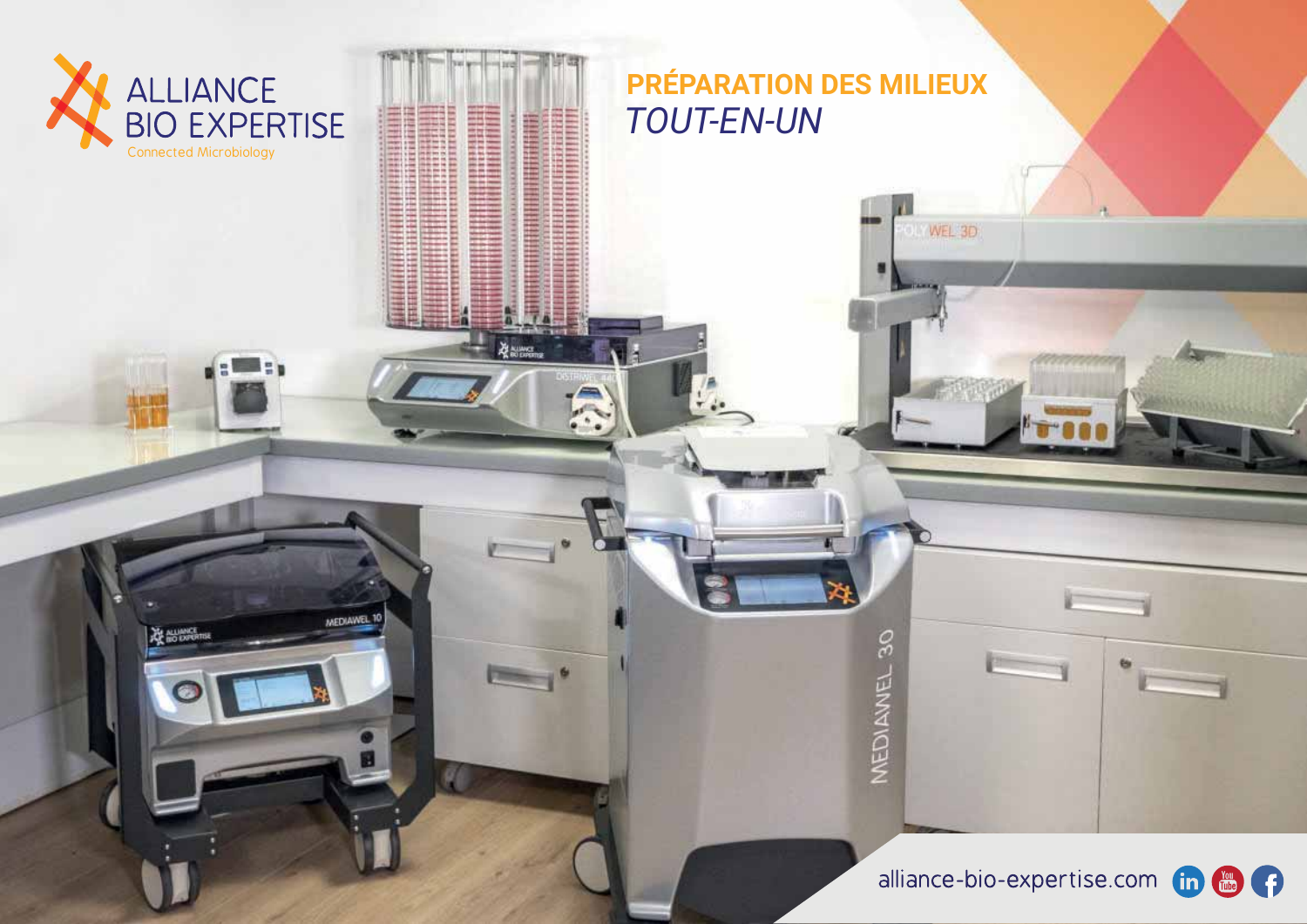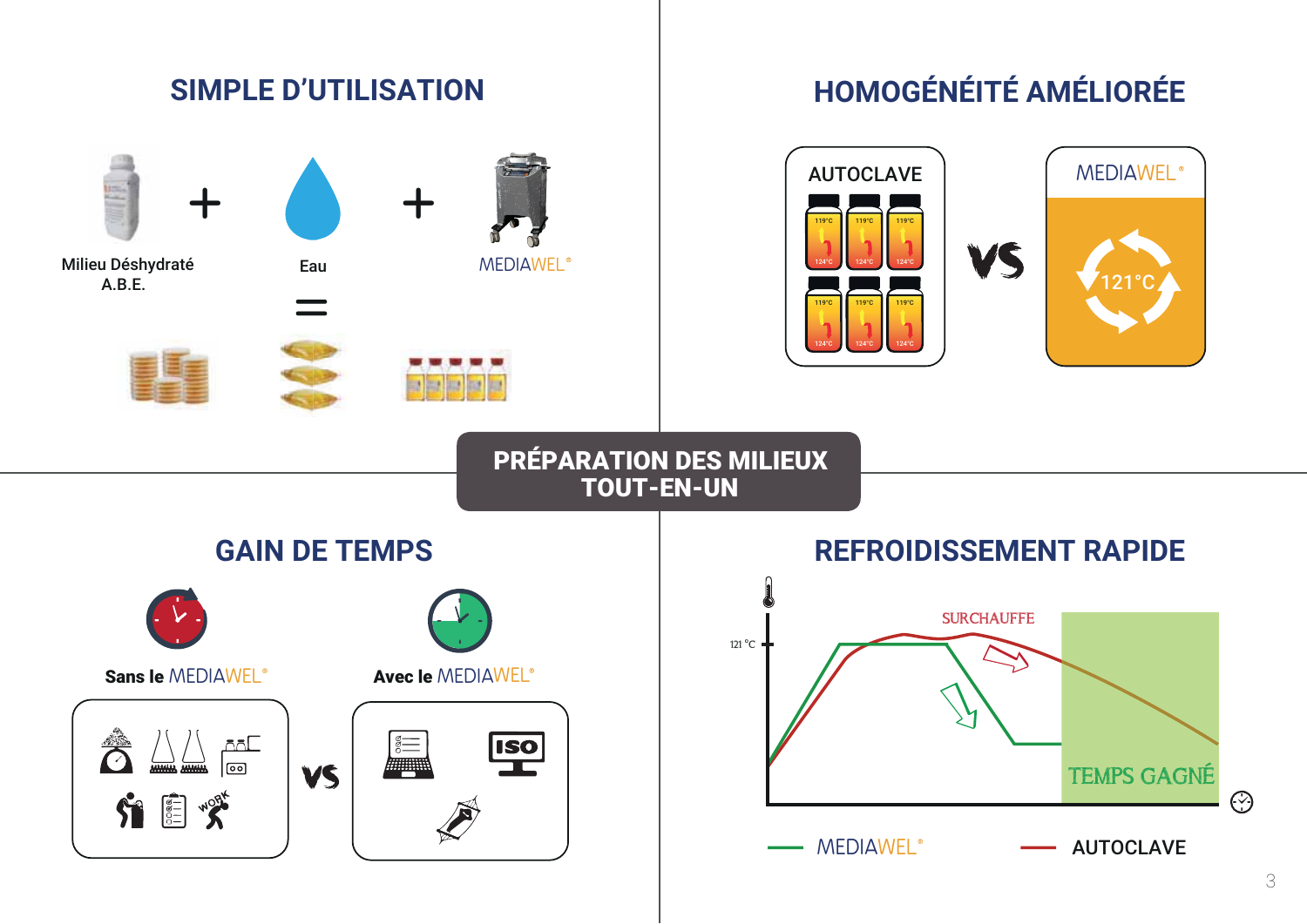# PRÉPARATEUR DE MILIEUX

Tout-en-un!

# **MEDIAWEL 10<sup>®</sup>**

Double pale d'agitation magnétique :

Grande surface pour une température homogène dans toute la cuve

**Standardisez vos milieux** Avec 50 programmes disponibles

25-123 °C / ± 0.5 °C

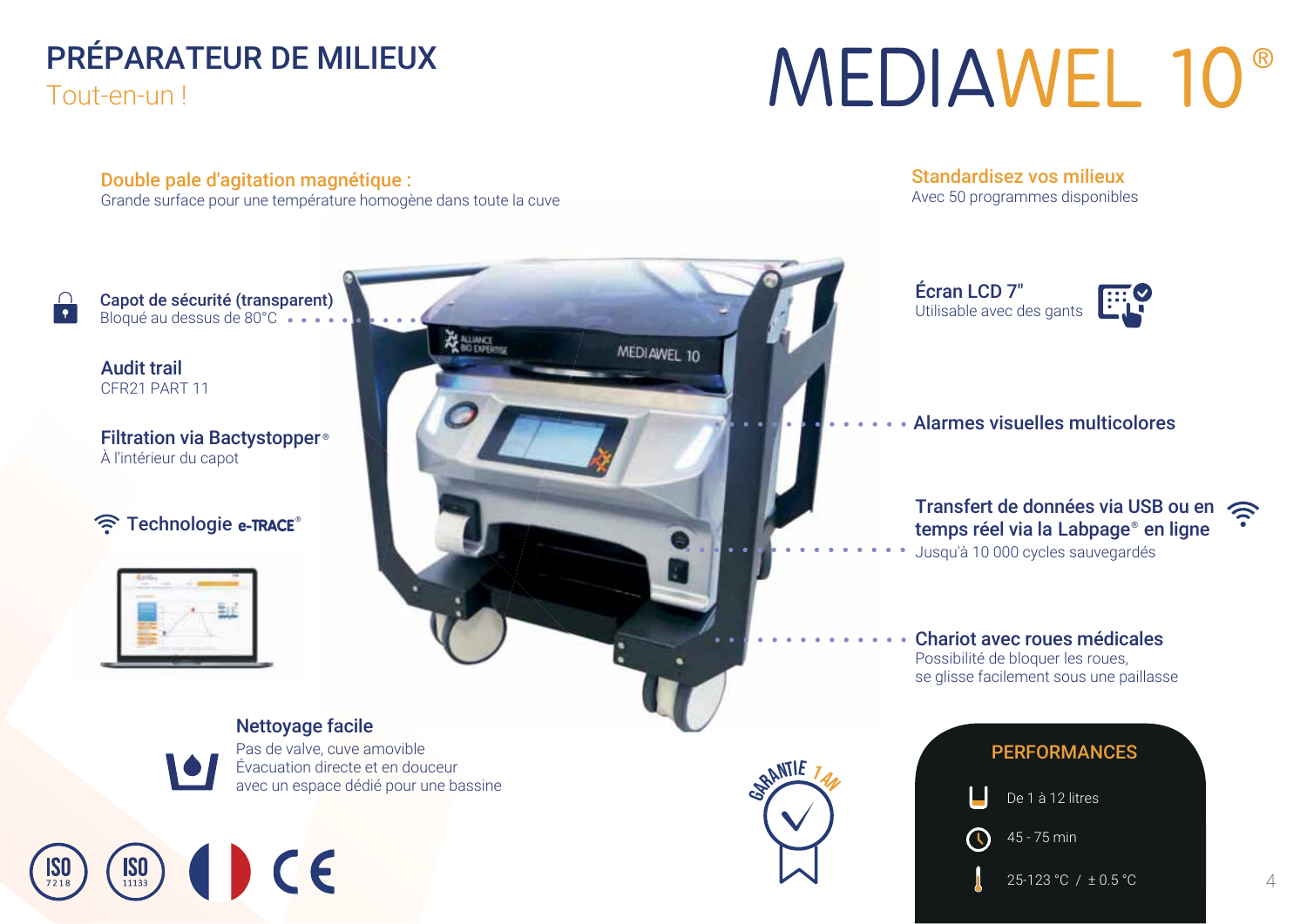

Les données de vos cycles en direct sur votre PC!





**OU** Imprimante ticket (MEDW2102)



(ref: MEDW3010 - 1an / ref : MEDW3011 - 3 ans)



#### **Chariot avec roues médicales (MEDW2101)**





Se glisse facilement sous une paillasse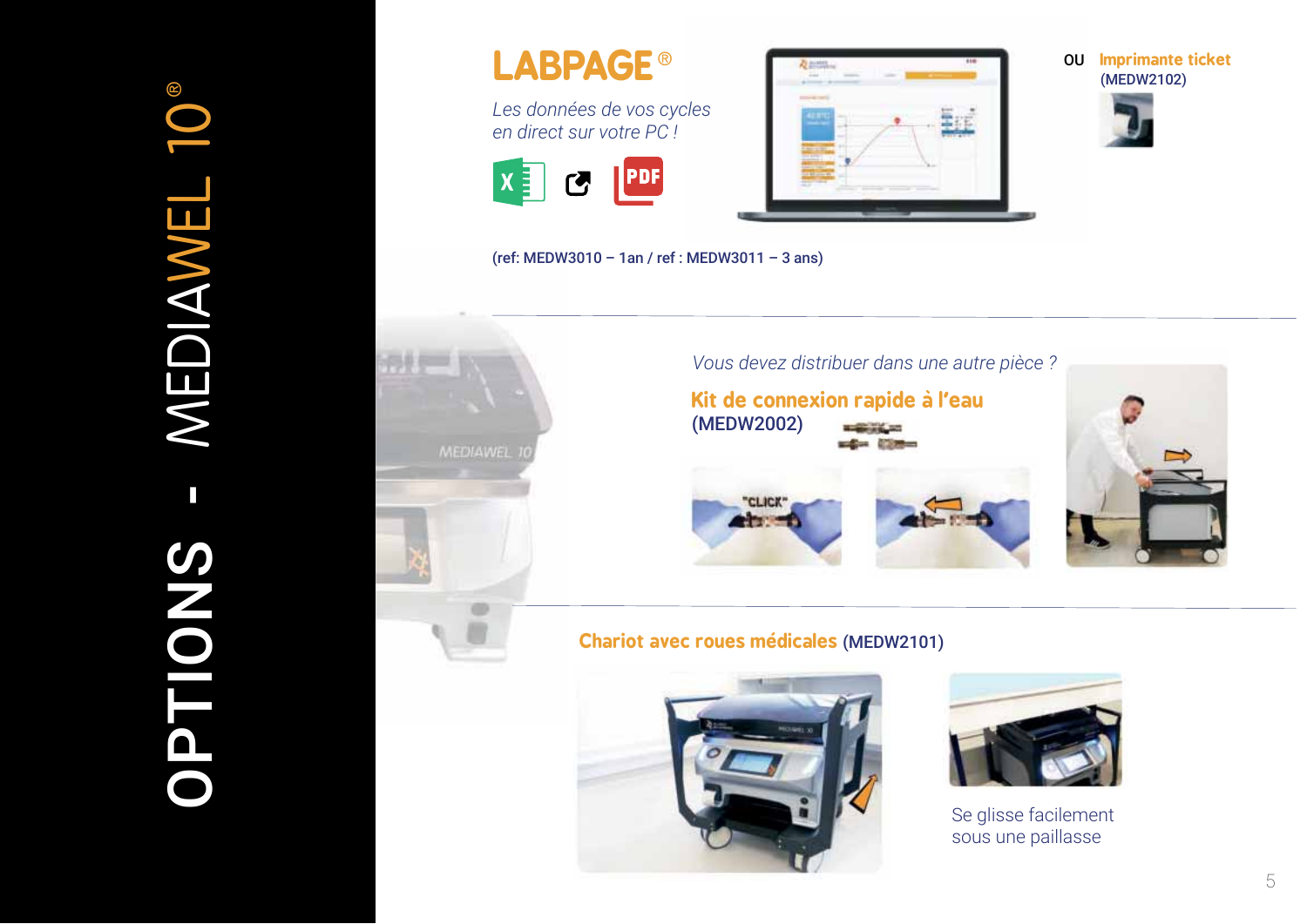<mark>Livrés avec le MEDIAWEL 10 :</mark> Une clé USB contenant le manuel utilisateur et le rapport de qualité, Cuve, Agitateur, Canne de prélèvement<br>(MEDW2103), bouchon fond de cuve, Bactystopper - coton cardé calibré stérile x50 (M de serrage (MEDW4012), 3 mois d'accès à la Labpage "Real time data monitoring"

### **SPÉCIFICATIONS TECHNIQUES**

| Capacité de préparation            | 1-12L (de 10 à 12L, le Mediawel ne peut pas être déplacé)                                                         |
|------------------------------------|-------------------------------------------------------------------------------------------------------------------|
| Température de stérilisation       | De 30 à 123°C                                                                                                     |
| Durée de stérilisation             | De 1 à 99 minutes                                                                                                 |
| Température de distribution        | De 25 à 80°C                                                                                                      |
| Précision de la température        | ± 0.5°C après la stabilisation de la température                                                                  |
| <b>Bouchon d'ajout</b>             | $\sqrt{2}$                                                                                                        |
| Traçabilité                        | eTRACE <sup>®</sup> module intégré, port USB pour transfert de données (PDF/CSV)                                  |
| Traçabilité WIFI/Ethernet (option) | Labpage, gestion des données en temps réel,<br>les données sont stockées sur une carte SD (jusqu'à 10 000 cycles) |
| Accès via mots de passe            | $\checkmark$                                                                                                      |
| Capot verrouillable                | Simple et sécurisé (avec 12 crochets)                                                                             |
| Départ différé                     | $\checkmark$                                                                                                      |
| Sonde de température               | Une sonde PT100                                                                                                   |
| Régulateur de pression             | 1 manomètre                                                                                                       |
| Libération sécurisée de pression   | Soupape de sécurité                                                                                               |
| Embouts de distribution            | $6.4$ mm / 12 mm                                                                                                  |
| Homogénéisation continue           | Double pale d'agitation magnétique, vitesse de 1 à 5 (4 à 64 RPM)                                                 |
| Écran                              | LCD, tactile 7"                                                                                                   |
| Alarme                             | Visuelle multicolore                                                                                              |
| Volume mort                        | 15 <sub>ml</sub>                                                                                                  |
| Compacité                          | Facilement glissable sous une paillasse via le chariot (option)                                                   |
| Robustesse                         | Corps antichoc (ABS PC PLASTIC)                                                                                   |
| Cuve et seau                       | Cuve: acier inoxydable AISI 316L - Seau: Acier inoxydable ASI 304                                                 |
| Nombre de programmes               | 50                                                                                                                |
| Dimensions (I x H x L)             | 500mm x 620mm x 515mm                                                                                             |
| Poids                              | 63kg                                                                                                              |
| Alimentation électrique            | $230V$ (+/-10%) - 16A - 50/60Hz - 3150 W                                                                          |
| Pays d'origine                     | France - Union Européenne                                                                                         |
| Garantie                           | 1 an                                                                                                              |

# MEDIAWEL 10<sup>®</sup>

Capot verrouillable :





Fermeture sécurisée avec 12 crochets !

#### **Grand et large agitateur:**



Pour une meilleure agitation!